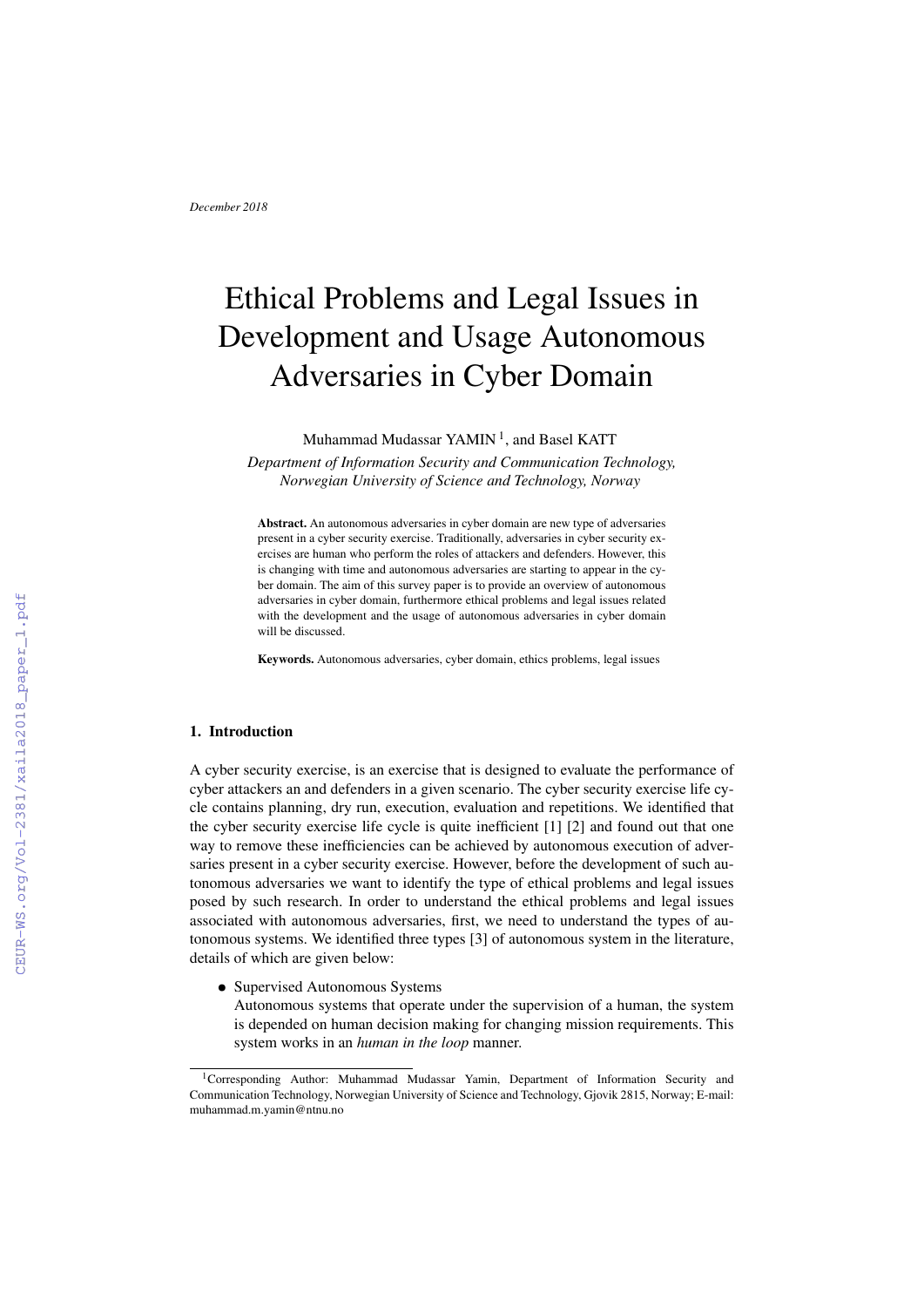- Monitored Autonomous Systems Autonomous systems that operate independently, however there actions are being monitored by humans. Humans intervene when they find that the actions of the autonomous system are undesirable. This type of system works in a *human on the loop* manner.
- Fully Autonomous Systems

Autonomous systems that operate independently without human interference. Their decision making is based upon predefined rule set up by humans. This type of system works in *human out of the loop* manner

We want to develop the autonomous cyber adversaries just for educational purposes, however, we understand the potential malicious capabilities the proposed technology offers. Therefore, in this work we conducted a brief survey in order to answer the following legal and ethical question posed by such research activity.

- To identify current status of autonomous cyber adversaries' usage and development.
- To identify the legal status in development and usage of autonomous cyber adversaries.
- To identify the ethical guidelines in development and usage of autonomous cyber adversaries.
- To identify civil liabilities and unintended consequences caused by development and usage of autonomous cyber adversaries.

We used *autonomous cyber weapon* as a synonym for *autonomous cyber adversary* as the literature offered more material on autonomous cyber weapon, however it should be noted that a weapon can be used for offence as well as defence, thus, creating an adversarial environment. The rest of the paper is structured as follows. We first share the related work related to autonomous weapon systems. Then, we highlight the methodology which we use for the brief survey. After that we discuss the current status of autonomous adversary and the ethical and legal issues identified in the literature. finally we analyze the identified findings to answer the above stated questions and conclude the article.

## 2. Related Work

During the survey no related work focusing on our research topic was identified. Yet we identified a multitude of survey articles related to ethical and legal issues and challenges in cyber warfare and autonomous unmanned vehicles which are closely related to our research topic. Robinson et al. [4] in 2015 discussed ethical and legal issues in usage of autonomous cyber weapons in cyber warfare from a technical prospective. According to him, automating cyber offensive and defensive capability is a likely possibility for nation states. He highlighted the research from Caton et al. [5] according to which *"automated cyber weapons remove human decision making and could turn a bad situation into a catastrophic one"*. However, the problems which will arise by autonomous cyber weapons need to be tackle by a multidisciplinary research efforts from different doamins like laws, ethics and computer science.

Schuller et al. [6] in 2015 discussed the development and usage of autonomous weapons' systems with respect to international humanitarian laws. According to the au-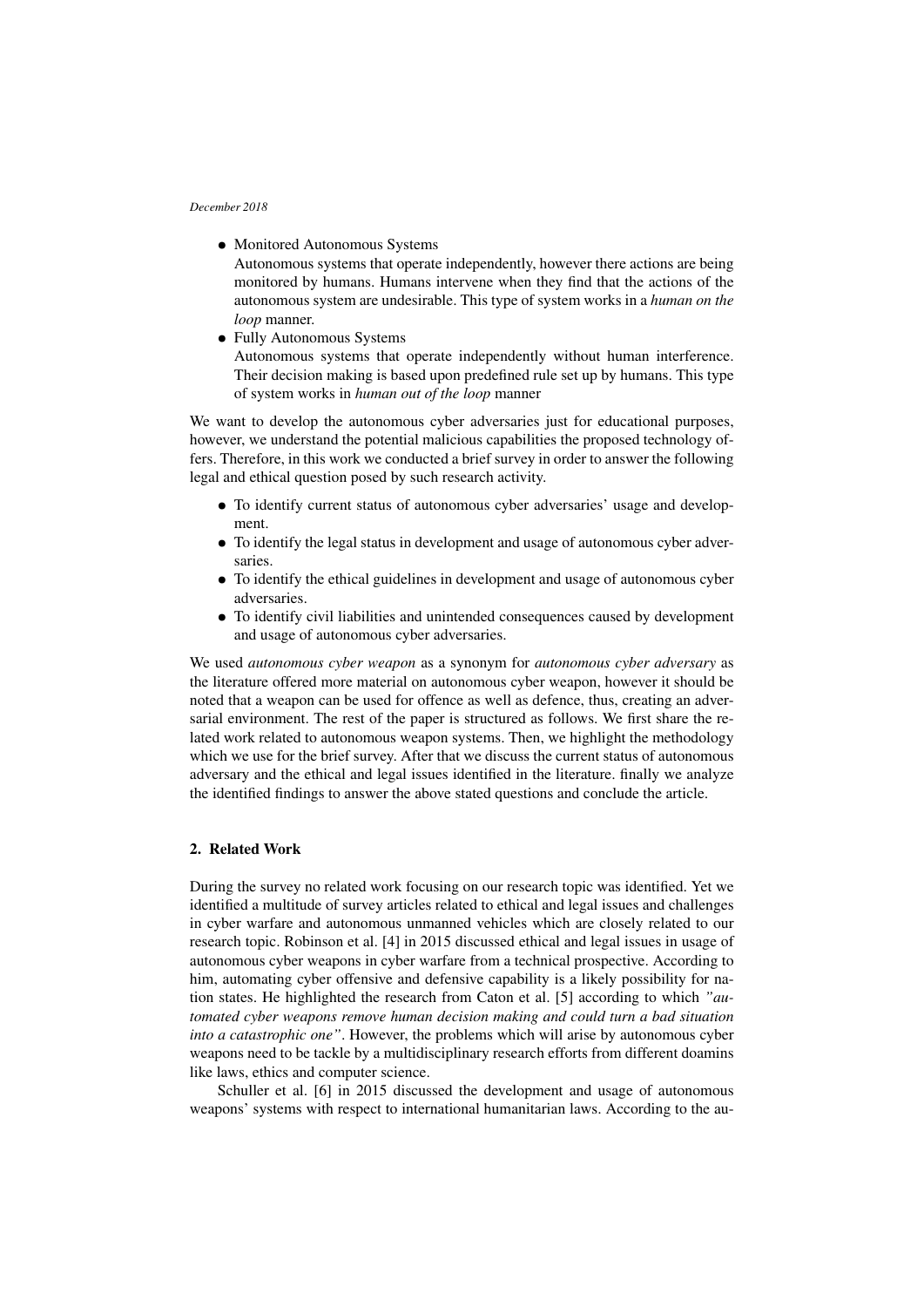thors *"Autonomous weapon systems (AWS) are the most militarily significant yet legally elusive challenge to international humanitarian law (IHL) since the proliferation of cyber operations"*. Authors argued that the artificial intelligence and learning capabilities of these systems are quite different compare to traditional weapon systems. This creates new legal requirements for governing the development and usage of such system. Authors further elaborated that the commonalities of traditional and autonomous weapon systems can be governed under the same laws, however, the principles upon which the law is applied on traditional and autonomous weapon system will be quite different.

Lucas et al. [7] in 2014 discussed the legal and ethical precepts of emerging military technologies. The emerging military technologies include autonomous weapons. The researchers answered eleven precepts on the development and usage of autonomous weapons systems.

• Mission Legality

Conducting a mission with a autonomous weapon should be justifiable by international law.

- Unnecessary Risk If conducting mission with autonomous weapon reduces the risk to human life, then autonomous weapon should be preferred.
- Moral Asymmetry of Adversaries There is no law which dictates confrontation with a technologically equivalent adversary.
- Greatest Proportional Compliance

Use of autonomous system should be complaint with international law in distinguishing between a combatant and non combatant.

• Arkin Test

The autonomous system complements the human agent performing or replace the human agent

• Non-Delegation of Authority and Accountability

The action of autonomous system should be instructed by human agent who is responsible for consequences

- Due Care The autonomous system should be designed and developed under justifiable ethical guide lines and moral principles
- Product Liability The developer of the autonomous system should be liable for unintended consequences of there product usages
- Criminal Negligence The autonomous system should be designed to overcome the effects of negligence in operations
- Bench-marking
- The autonomous system should be tested against a set of defined standards.
- Orientation and Legal Compliance

The human agent interacting with autonomous agent should know the safety, legal and compliance issues related to its operations.

researchers concluded that in case of a conflict where usage of traditional weapons are justifiable by law, the justification will extend to not just traditional weapons but cyber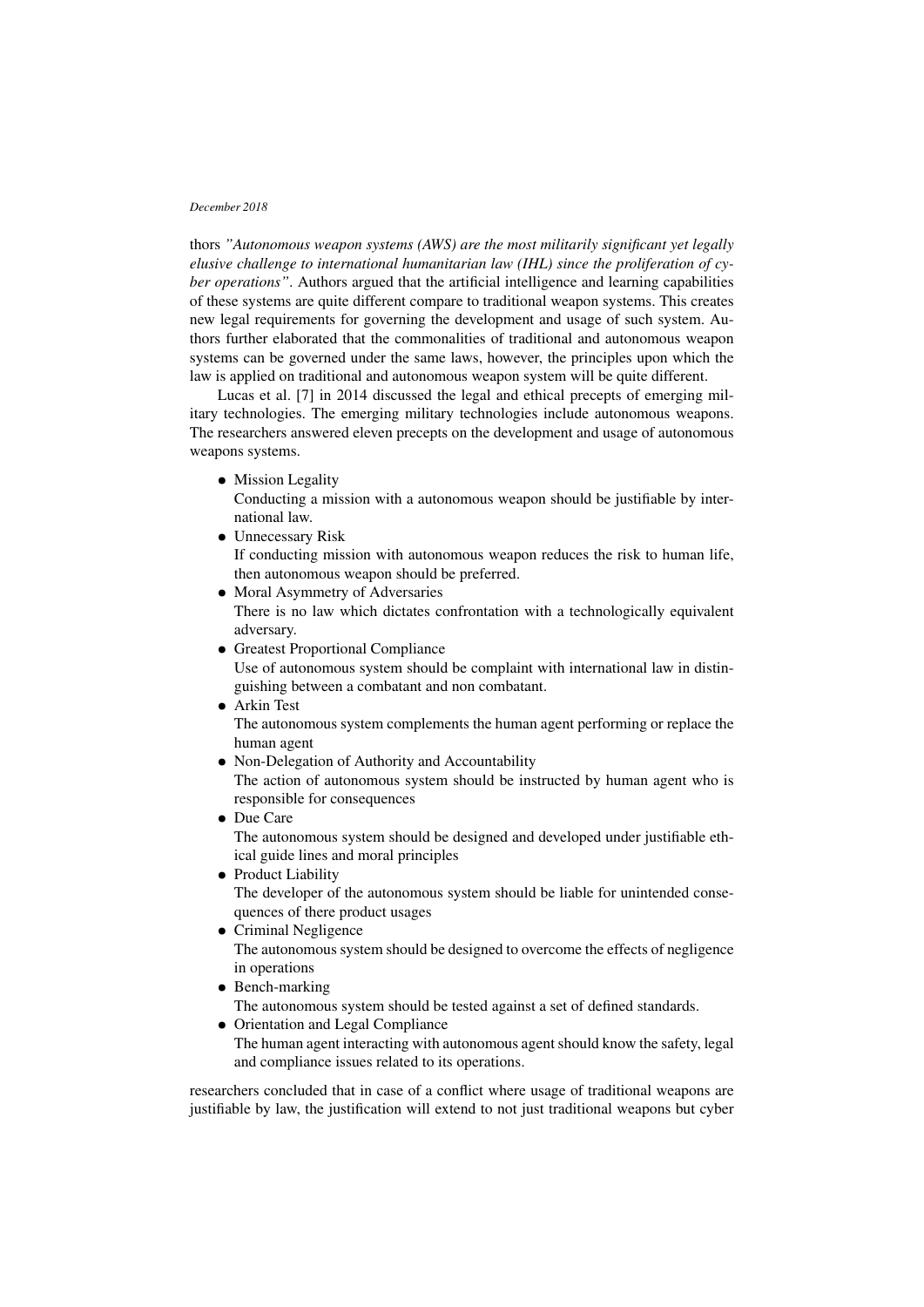weapons as well. In comparison to traditional weapons, cyber weapons provides a non lethal force enhancement capability which limits collateral damage. If the results of both cyber weapon and traditional weapons are equivalent the the usage of cyber weapons in obligatory.

## 3. Methodology

To identify relevant literature for the survey, keyword based search is used. We started with "autonomous cyber weapons", "autonomous cyber weapons" with "ethics" and "autonomous cyber weapons" with "laws". We searched these keywords in academic databases like IEEE and ACM [8] to identify initial literature for the survey. After the initial collection of literature, we realized that the topics fall into interdisciplinary filed of study. Therefore we used Google scholar to relevant literature for relevant disciplines like defence and law. Although we identified many relevant material during the research we only used indexed research articles. We performed the collection of literature with keyword based search, however, repeating the same process will not yield the same results [9]. Therefore we are including the inclusion and exclusion criteria of research articles, to reduce the variation of results in literature searching.

# *3.1. Inclusion Criteria*

We set the following inclusion criteria to for the survey:

- Articles written in English
- Articles directly related to autonomous cyber weapons.
- Articles that addresses ethical or legal, issues and challenges in usage of autonomous cyber weapons.

## *3.2. Exclusion Criteria*

Due to large amount of identified literature we set the following exclusion criteria:

- Articles that mentions autonomous cyber weapons but are not directly related to them.
- Conference abstracts, book reviews, conference info, discussion, editorials, mini reviews, news and short communications.

## *3.3. Quality of Articles*

The collected articles were evaluated against our defined criteria five quality assurance matrices. Points are allocated on a scale of one to five where five is considered as the highest value. The articles which scored the most on our defined criteria are given priority. The criteria which we used is given below:

- Reputation of publication channel, publication channels which are well known and recognized by academia scored higher in our criteria.
- Citation of article, articles with more citations given higher score in our criteria.
- Relevance of article content related to survey topic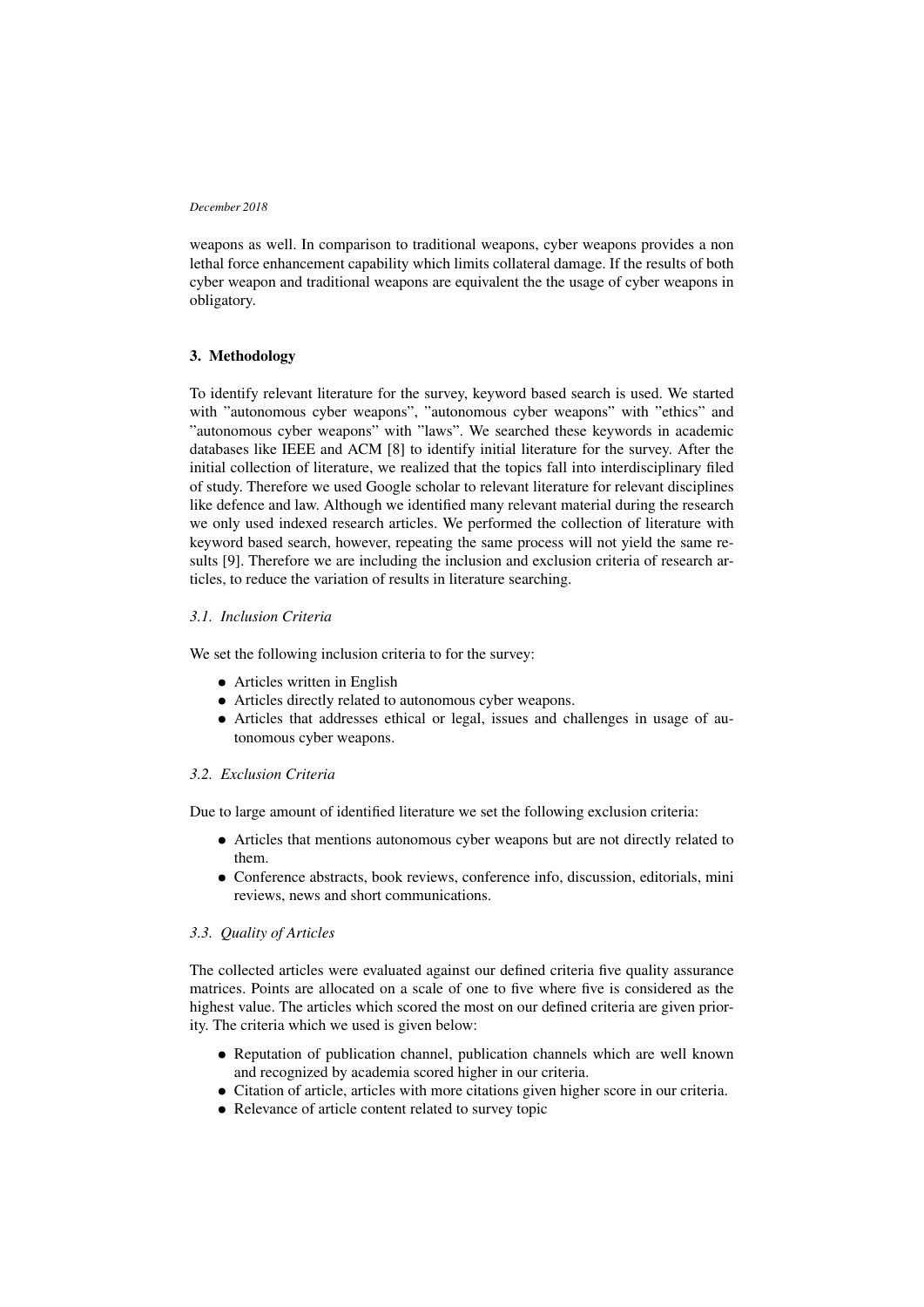- Publication date of articles, recently published articles received higher score compare to older articles.
- Number of references used to build the arguments in the article, articles scored higher with more references

# 4. Autonomous Cyber Adversaries

In this section we present the unclassified autonomous cyber adversaries that we identified in the literature. We identified two types of autonomous adversaries, one performs offensive cyber security operation, while the other performs defensive cyber security operation. Details of both are given below:

## *4.1. Offensive Autonomous Cyber Adversaries*

 $\bullet$  SC2RAM [10]

SC2RAM (Simulated Cognitive Cyber Red-team Attacker Model) is developed to mimic the red team execution steps in a cyber security-exercise. It combines the cognitive capabilities of humans with the efficiency and reproduce-ability of a computer program. It can perform DoS (Denial-of-Service) attack on a given network. It is still at prototyping stage and is deployed at Michigan cyber-range and being used for testing and training purposes.

 $\bullet$  SVED [11]

SVED (Scanning, Vulnerabilities, Exploits and Detection) utilizes freely available exploit tools such as metasploit and nmap and automate their operations to execute red team activities autonomously in a cyber security exercise. SVED is deployed at CRATE cyber range and used for testing and training purposes.

• Stuxnet [12]

Stuxnet was the most advance cyber weapon ever used in a military engagement. It is a piece of malware, that once injected in the target autonomously spread and compromise the whole network. It was designed to physically destroy the assigned military target by exploiting vulnerability in cyber physical infrastructure.

## *4.2. Defensive Autonomous Cyber Adversaries*

- Intelligent Autonomous Agents for Cyber Defense [13]
- Researchers at United State army research laboratory proposed a model of an intelligent autonomous cyber defender. According to the proposed model the agent should be able to understand the environment in which it is operating. The agent should be able to identify malicious and non malicious changes in the environment and should autonomously act upon malicious change. The agent should be able to manage trust relationship with other operating agents and humans through a communication medium. Finally, the agent need to asses its performance and make necessary changes in its operating behavior to improve the performance for achieving the set objectives.
- Immuno-Inspired Autonomic System for Cyber Defense [14] A human immune system inspired automatic cyber defense model, that change systems security settings based upon evolving threats. The system is conceptu-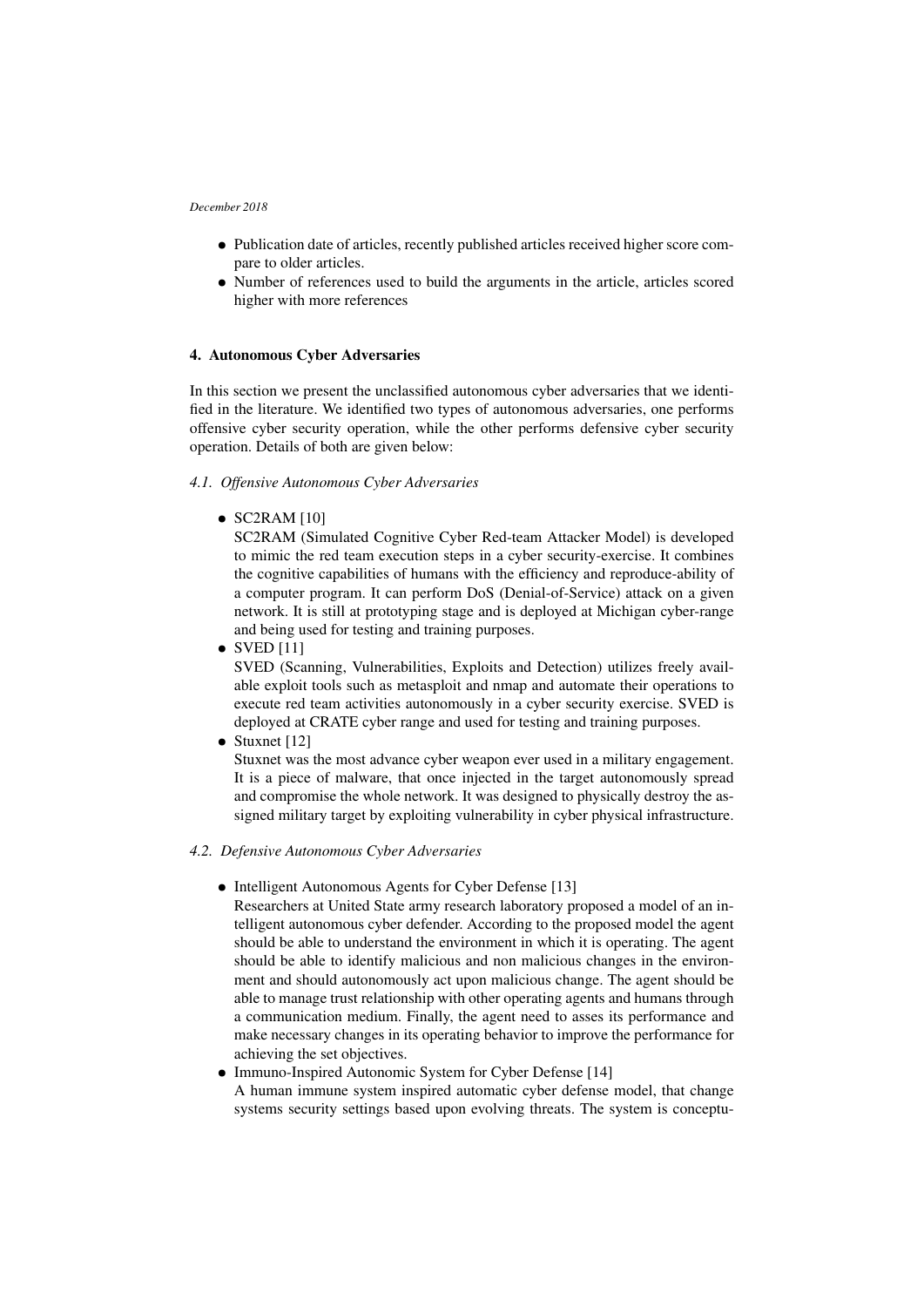alized to be fully autonomous in nature and able to with stand current and new cyber attacks by adapting to the security challenges posed by evolving threats.

• VIAssist [15]

A cyber security defender assistant that collects and visualizes data related to cyber security events. It automates the cognitive function required to analyze cyber security event data and presents the processed information to human defender to make final decision on the cyber security event.

Autonomous cyber adversaries are similar autonomous physical weapons, however they operates on the junction of cyber physical space. The action in cyber space have consequences in physical space, therefore we consider the existing ethical problem and legal issues for autonomous weapons systems to map it with autonomous cyber adversaries.

## 5. Ethical Problems

What is ethically acceptable for the usage of autonomous cyber adversaries? Which principals govern the morality in development of autonomous cyber adversaries? We analyzed ongoing research to answer these questions. We first describe the ethical foundation of using autonomous weapons systems. After that we analyze the military impact of such systems. Finally we focus on there effects of cyber operations.

International organization and research institutes have put significant efforts in determining the ethical foundation of development and usage of autonomous weapon systems. One such effort is led by joint efforts of Human Rights Watch (HRW), International Human Rights Council (IHRC), and Harvard Law School. Since November 2012, these efforts produced three detailed reports regarding the threats presented by "autonomous weapons systems". They characterize it as completely autonomous weapons with *human out of the loop* that "have the capacity to identify and engage with their target without significant human intervention. Their first report, *Losing Humanity: The Case against Killer Robots*(November 2012) [16] forms a case for the likelihood of autonomous weapon systems getting to be reality within 20 to 30 years also as an earnestness for their suggestion for suitable national and worldwide measures to forbid the advancement, development, and usage of completely autonomous weapons. The second report *Shaking the Foundations, The Human Rights Implications of Killer Robots*(May 2014) [17] stresses the moral ideas of human dignity and respect of human life. There report concludes that, fully autonomous weapon systems would not respect human life and dignity. The failure to maintain this basic guideline of human rights brings up genuine concern about the possibility of enabling a autonomous weapons to take a human life. The third and latest report, *Mind the Gap: The Lack of Accountability for Killer Robots* [18] (April 2015) concludes that the developers and operators of autonomous weapons system that breaks the laws should be held accountable for their actions.

The 2014 *NATO Allied Command Transformation* report on utilization of autonomous weapon system [5] discussed the moral issues of using autonomous weapon in the military. They concluded that the use of autonomous weapons system provides a unique opportunity to reduce risk to human life by not putting a human being in line of fire. It boost the moral of the fighting force by providing disposable alternative resources to conduct risky operations. Furthermore, autonomous weapons systems doesn't suffers from the psychological stress caused by critical military tasks. Although some of these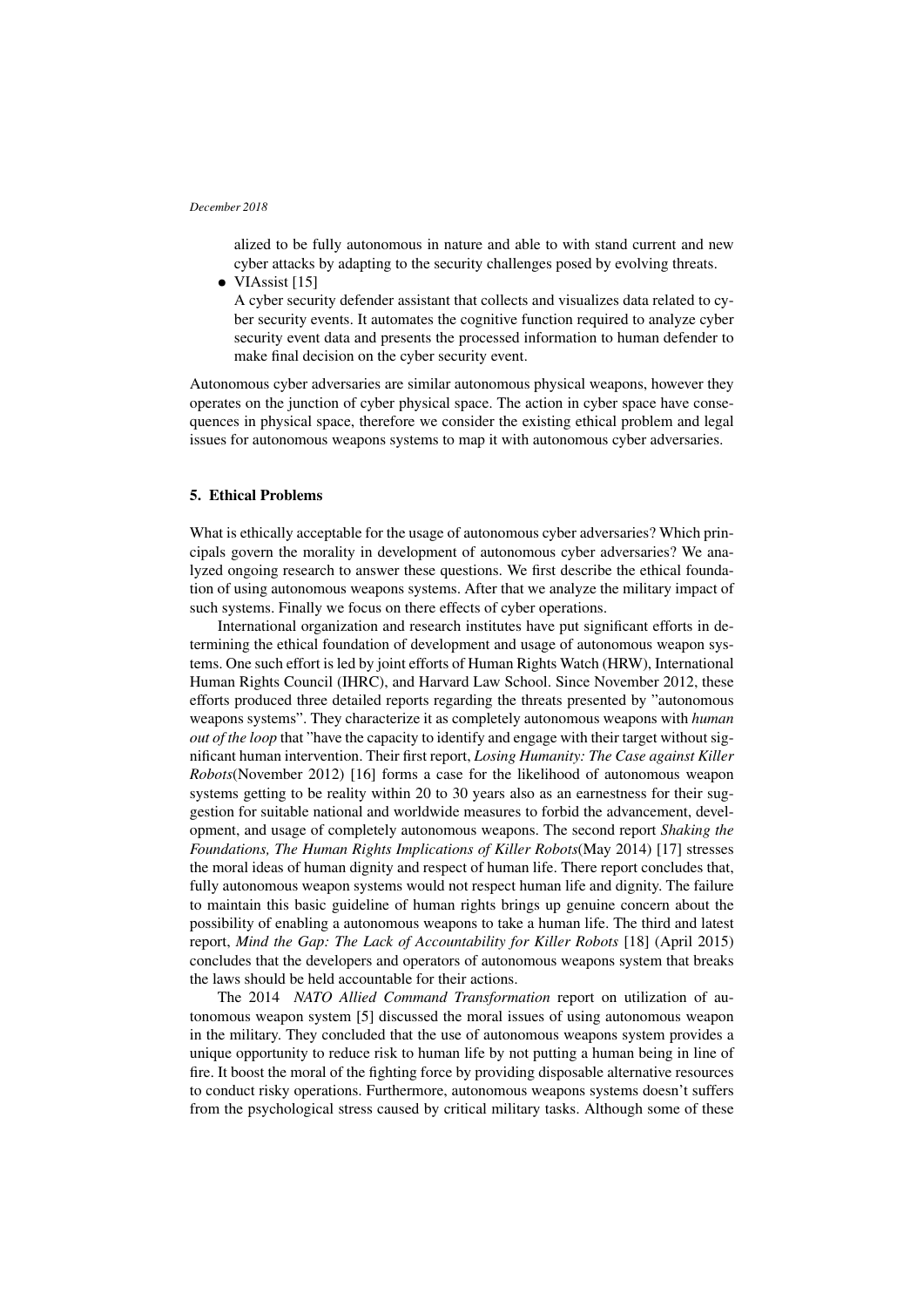weapons do not kill directly humans, they can attack infrastructures that in a longer term can, indirectly, cause great human damage and sufferings.

Stuxnet [12] is the perfect example of a autonomous cyber weapon usage. Stuxnet was designed to destroy the uranium enrichment centrifuges of Iranian nuclear plants. Achieving this feat physically would have required deployment military personals in hostile territory. This could put human life in danger. However, with Stuxnet this feat is achieved without firing a single bullet. Stuxnet was the first known usage of a cyber physical weapons, it performed its intended mission, however, during its execution it also affected multiple civilian targets which raise the requirements for ethical conduct of such weapons under international law which. Similarly when cyber weapons are leaked they were used by adversaries and cyber criminals for monitory gains [21].

## 6. Legal Issues

What is legally acceptable for the usage of autonomous cyber adversaries? Which laws governs the development of autonomous cyber adversaries? We analyzed ongoing research to answers these questions. We first analyzed the international laws available to govern the development of autonomous cyber adversaries. Secondly we analyzed United nations assessment on proliferation and development of autonomous cyber adversaries. Finally, we focus on the human factor in usage and control of autonomous adversaries.

Autonomous weapons creates a moral asymmetry between the two adversaries and according to Lucas [7] *there is no requirement of fairness or technological equality in carrying out justified international armed conflict or lawful domestic security operations*. He argued that International Security Assistance Force (ISAF) is fighting a vastly technologically inferior adversary in Afghanistan, which is acceptable by international law. The technological superiority provide distinct advantages over the potential adversaries which resulted in proliferation advance weapons capabilities. This led to development of autonomous weapons for physical and cyber space.

United Nation member states that signed Convention on Certain Conventional Weapons (CCW) a treaty for eliminating munitions that are considered as inhuman, are working on to assessment of the threats and dangers posed by autonomous weapons systems [19]. In their most recent Group of Governmental Experts (GGE) meeting in Aug 2018 Geneva, all members agreed that humans should always retain the control of autonomous weapon systems. However they failed to reach an agreement for the achievement of this objective. They agreed on further discussion on this topic in next GGE meeting in 2019.

Autonomous decision of engagement with a target will pose significant legal concerns. In SC2RAM [10] the cognitive decision making ability of an attacker is mapped in to a computer program, which makes independent decision in achieving the target set by a human. The implications of those decisions need to be considered before the usage of such autonomous weapon. This technology is currently being used only for testing and training purposes however this technology has the potential to be used in actual cyber engagements if required. Red Cross in there 2016 report on autonomous weapons [20] discussed the autonomy of weapons systems in lethal engagement of targets. According to Red Cross such technology is not deployed yet in theater of war but the technology is certainly not out of the reach.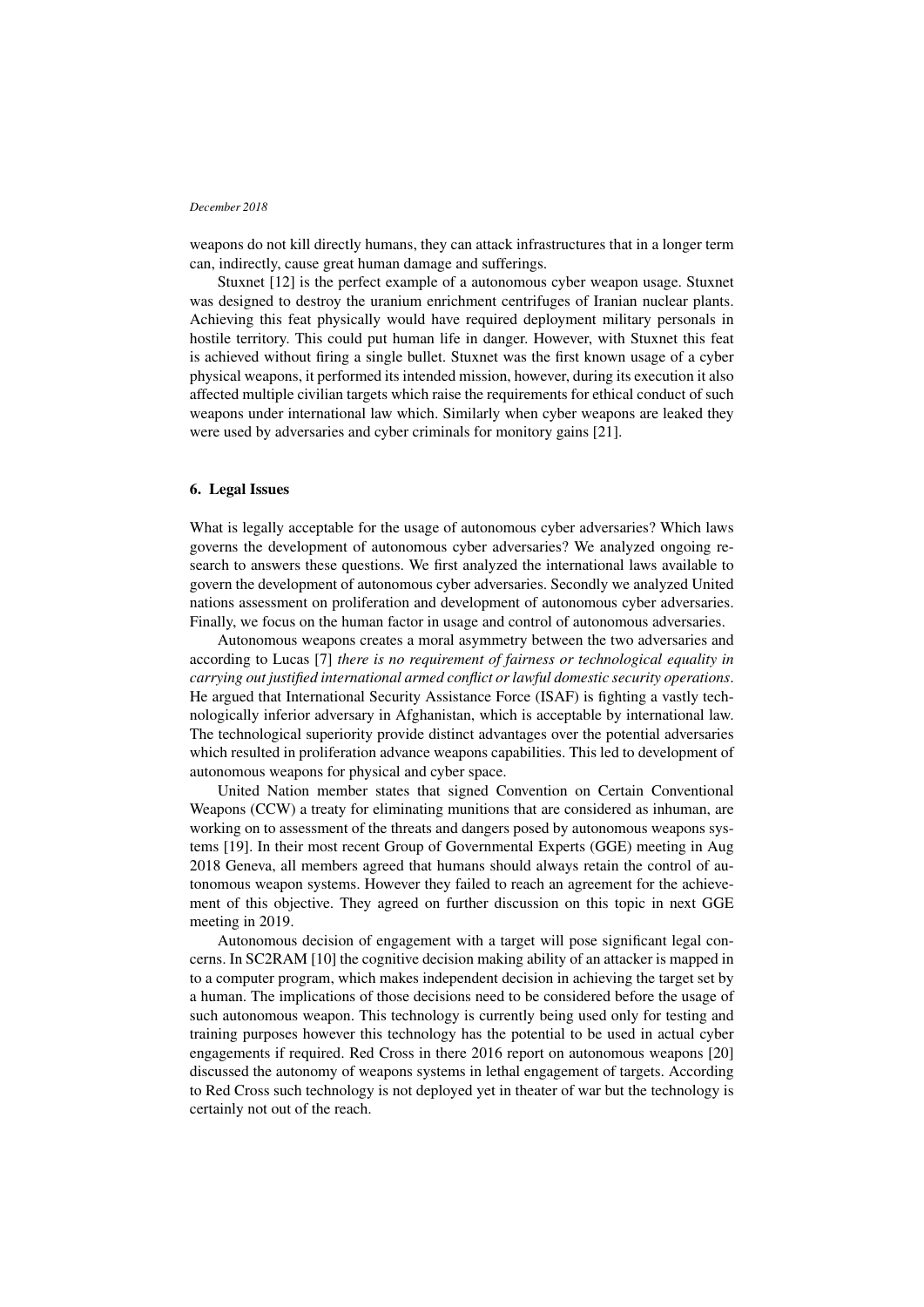# 7. Analysis

## *7.1. Current Status*

Details of current status of autonomous cyber adversaries are shared in section 4. Currently, offensive autonomous cyber adversaries are being rapidly developed, and used for training, testing and exploitation purposes. On the other hand, most of the research for defensive autonomous adversaries is at designing stage. Most of the current research is funded by milliliters around the world for the achievement of technological edge over their human adversaries

## *7.2. Legal Status*

Development and usage of autonomous cyber adversaries are currently in a legal gray area. There is currently no law exists that explicitly prohibits the development and usage of such technologies [19]. International efforts are being carried out to reach a consensus on regularizing the proliferation of such weapons, however, no common ground on this issue is achieved yet [19] [4].

## *7.3. Ethical Guideline*

Autonomous cyber weapons provide unique opportunity in reducing human suffering by achieving the desired military objective in a non lethal way [5]. However, such weapons decrease the threshold of a conflict between adversaries [13]. Therefore, the usages should be governed by ethical and moral guidelines where commonalities with other weapons systems exists [6]. Human dignity and respect of human life should be given up-most priority while using such technologies [17].

## *7.4. Civil Liabilities and Unintended Consequences*

Autonomous weapons system developers are responsible for unintended consequences of the autonomous system functionality and the autonomous weapon system user is responsible for criminal negligence [7]. The consensus of international community established that the decision making of a autonomous system should always be governed by human [19].

# 8. Conclusion

From the above analysis it can be concluded that there is no legal restriction in development of autonomous adversaries. However, the developers of such systems are liable for any intended consequence of such technologies. Similarly user are of such technologies are liable for any kind of criminal negligence in there operation. International consensus is already established that any kind of fully autonomous weapon system with *human out of the loop* is not acceptable. However, a philosophical question is still open for further research: *Do we wants to develop autonomous machine slaves that blindly follows human orders or do we want to develop autonomous machine that question the ethics and morality of human orders ?*